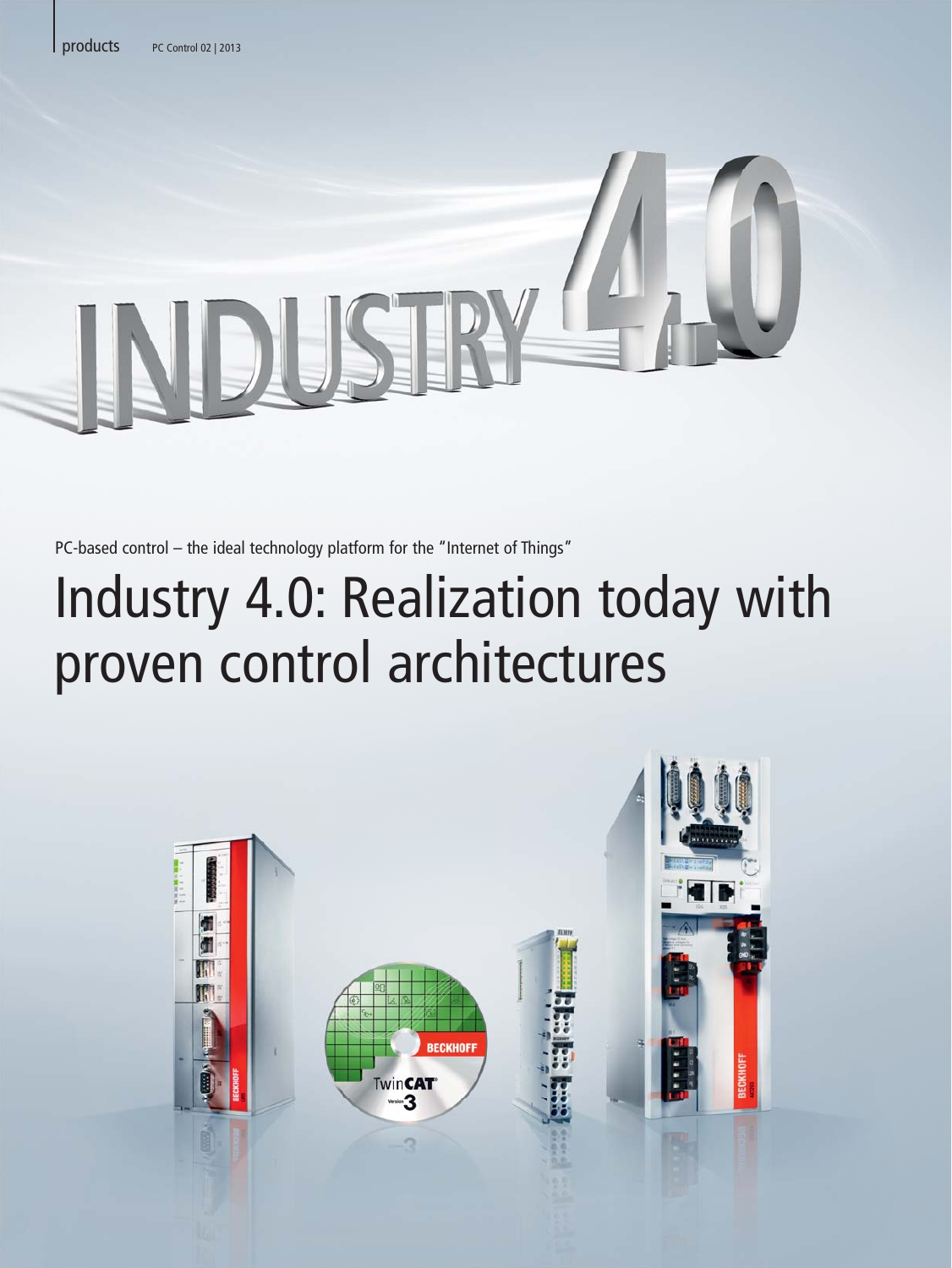A revolution is by definition a radical change of existing conditions. As history classes stress, certain points in time are strongly associated with revolutions; however, close examination often reveals more subtle, evolutionary developments. This particularly applies to the ongoing industrial revolution as currently discussed in its fourth embodiment: Industry 4.0. At the core of this development is the convergence of information and automation technology, a phenomenon for which Beckhoff has already laid the foundation more than 25 years ago with PC-based control – which still offers the optimum control architecture for the concepts of the future.

Following the introduction of mechanical production systems at the end of the 18<sup>th</sup> century, the work-sharing mass production started at the turn of the 20<sup>th</sup> century and the automation of production processes beginning in the mid-1970s, a fourth industrial revolution is now on the horizon. The term introduced for this phenomenon – Industry  $4.0$  – already points toward intelligent, networked systems: Information Technology (IT) and Automation Technology (AT) combine traditionally separate production environments to produce universal production worlds which are partly physical in nature, yet they attain new functionality in the cyber space of web connectivity.

It is no coincidence that the term "Industry 4.0" was coined in Germany, since the conditions are ideal for such a (r)evolutionary development in this part of the world. Despite the business challenges inherent to high-wage countries, Germany has maintained its excellent reputation as a manufacturing nation thanks to high quality and efficiency and, last but not least, high-performance automation technology. It is exactly this combination that gives Germany a unique, globally competitive advantage: this is not due only to the manufacturer companies themselves, but also the associated machine builder companies and their suppliers, the automation specialists. This synergy and focus on high-tech solutions create ideal conditions for the development and implementation of trend-setting concepts such as Industry 4.0. The German government has recognized this and is funding the interdisciplinary future project Industry 4.0 within the context of the High-Tech Strategy 2020.

#### Industry 4.0 – defining a vision

But what does Industry 4.0 really mean? One clear definition can be found in the funding guidelines of the BMBF (Bundesministerium für Bildung und Forschung), which is the German Federal Ministry of Education and Research: "The flexibility that exists in value-creating networks is increased by the application of cyberphysical production systems (CPPS). This enables machines and plants to adapt their behavior to changing orders and operating conditions through self-optimization and reconfiguration. This interaction between the real and digital world in a modern factory creates the basis for an "Internet of Things." The main focus is on the ability of the systems to perceive information, to derive findings from it and to change their behavior accordingly, and to store knowledge gained from experience. Intelligent production systems and processes as well as suitable engineering methods and tools will be a key factor to successfully implement distributed and interconnected production facilities in future 'Smart Factories'."



**consistent convergence of automation and information technology.**

**revolution on the**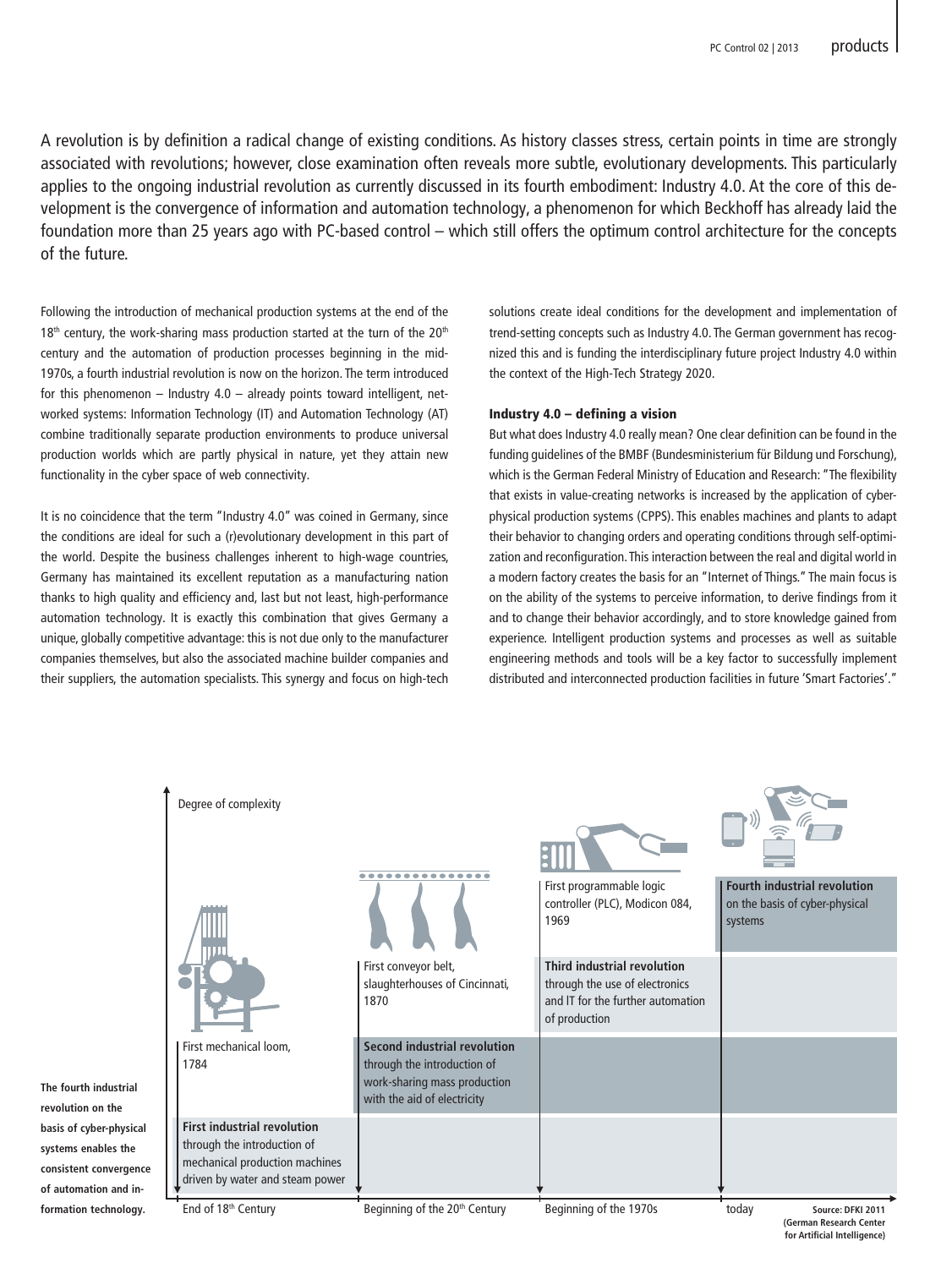#### products PC Control 02 | 2013



**The advantages from the convergence of IT and AT (automation technology) were made possible for industrial applications by PC-based control from the very beginning.**

The underlying concept for Smart Factories is the "Internet of Things," a phrase coined in 1999 in conjunction with RFID and sensor technologies describing the networking of and with everyday objects. The prerequisites for a consistent implementation are the cyber-physical systems (CPS) which were first described in 2006. This means cyber components are closely intermeshed at all levels – for discrete processing of information and communication – as well as physical components. The BMBF funding guidelines also reflect this where they explain: "Cyber-physical systems – as an extension of today's mechatronic systems – are equipped with intelligent sensors for perceiving their environment and actuators for influencing it. They differ from existing technical systems by their ability to interact with their environment, to plan and adapt their own behavior in relation to this environment and to learn new modes of behavior and strategies, optimizing themselves as a result."

#### Flexible centralized control architectures are future-proof

Granted, the CPS definition is open to wide interpretation. It extends as far as workpieces or blanks which, thanks to their own intelligence, move independently through the production process, specifying processing parameters to the production units. Since as far back as the 1980s, when for example, the idea of self-configuring multi-processor systems was born, such autonomous subsystems have proven to be intellectually inspiring concepts that, however, do not translate into working practical solutions.

In principle, PC-based control offers enough flexibility to implement both centralized and decentralized control architectures. Within the field of automation, however, a hierarchical organisation will remain the first choice for some time to come, as will I/O systems with reduced intelligence. This concept relies on clearly defined levels as well as the interfaces between them. With Industry 4.0, it is just the universality of communication that will be emphasized more strongly, for example, by assigning an IP address of its own to a limit switch. An automation device will have to provide direct access to devices in order to enable such an "Internet of Things."

Ultimately, in order to realize Industry 4.0 following a genuinely holistic approach, three aspects must be implemented: horizontal integration across value creation networks  $-$  i.e. beyond the limits of individual companies  $$ vertical integration or networked production systems and the universality of engineering over the entire product life cycle. In close connection with appropriate business management application software this approach should enable companies to tap into significant optimization potential as well as additional business models – e.g. via an "Internet of Services." PC-based control offers a future-proof basic structure for all of this, especially since it can be adapted very flexibly to varying application requirements: intelligence can be arranged in a hierarchically modular fashion under the central controller, but also decentralized, i.e. with equal rights if need be. It is with good reason that the traditional automation pyramid is already used very successfully everywhere, and the analogy with biological evolution, for example, shows that precisely this hierarchical structure is a guarantee of success. It has produced largely centralized concepts – in the case of man and animals with a central brain and decentral sensors and actuators. The brain as the center for data processing enables optimized movement and control sequences in nature as well. Beyond that there are social concepts, as in an ant colony, in order to coordinate centrally controlled individuals.

Accordingly, managing director Hans Beckhoff sees excellent opportunities worldwide for further growth with PC-based control technology in mechanical engineering and plant construction as well as in building automation and process technology: "With our PC-based control technology both we and our customers are ideally positioned for exactly the kind of high-tech strategy pursued by the German government under the designation of "Industry 4.0". The convergence of IT and automation technology in particular is the core principle underlying both Industry 4.0 and PC Control. We are pleased that this concept is now making further inroads into the awareness of the general public and, in particular, of the technical public. We are sure that Germany as a manufacturing nation as well as the international automation community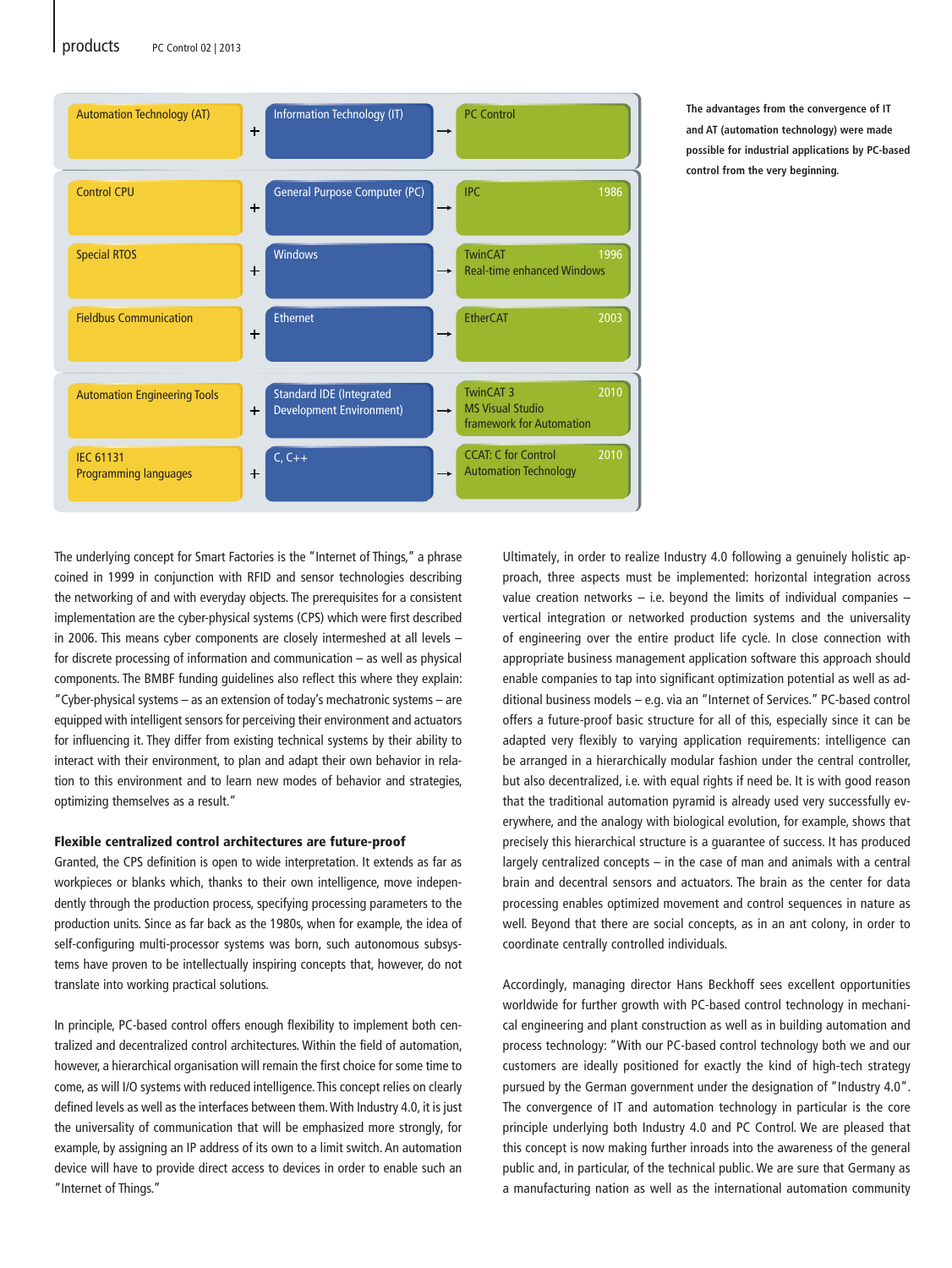will benefit greatly from this philosophy as Beckhoff's customers already have since the beginnings of PC Control technology more than 25 years ago."

#### This revolution starts with PC-based control

This idea of the convergence of IT and AT (automation technology) had its true genesis in 1986 with the beginnings of PC-based control. As a pioneer of industry-compatible IT hardware, Beckhoff has been supplying PC-based control technology for over 25 years – a technology that not only provides an incredible increase in performance (still in accordance with Moore's Law), but also fully exploits the advantages provided by the convergence of these two worlds of technology. Even at the beginning it was recognized clearly that the Industrial PC enables the design of high-performance controllers in the most diverse form factors and, thanks to its openness, optimum IT orientation.

With respect to Industry 4.0, Beckhoff has shown an outstanding clarity of vision, not only in terms of technology but also in terms of philosophy, i.e. with the introduction of the Industrial PC and thus the convergence of IT and AT. In addition to that, the company took part in research projects with comparable approaches to Industry 4.0 – long before the term was even defined (see box text, "History of the vision").

After the Industry 4.0 project was conceived from the perspective of the information and communication technologies and adopted into the German government's High-Tech Strategy, a working group, "Industry 4.0" was established in late 2011 on the initiative of the Business & Science Research Union. This working group was chaired among others by Prof. Dr. Henning Kagermann from the German Academy of Technical Sciences (Acatech). Accordingly in April 2012, Acatech published a research agenda on CPS, to which Beckhoff, among other companies, had contributed in co-operation with Prof. Dr. Birgit Vogel-Heuser from the Technical University of Munich. The research was conducted from the point of view of production technology and automation for the "Smart Factory" scenario.

Moreover, Beckhoff is one of the core companies of the technology network "it's OWL" (intelligent technical systems Ostwestfalen-Lippe, or East-Westphalia-Lippe) which was distinguished in 2012 by the BMBF as a "Leading-Edge Cluster" and represents the first large-scale project supported in the context of Industry 4.0. On the way from mechanical systems or mechatronics to intelligent technical systems in the sense of Industry 4.0, Beckhoff is heading two important innovation projects as the consortium leader: "ScAut" – short for Scientific Automation – deals with the integration of findings from engineering science into standard automation, while the idea behind "efa" – Extreme Fast



## History of the vision

Gerd Hoppe, Corporate Management, illustrates that the idea behind Industry 4.0 has a long history at Beckhoff.

### PC Control: How long has Beckhoff been focused on the ideas surrounding Industry 4.0?

**Gerd Hoppe:** The general strategy behind Industry 4.0 is the fusion of standard IT with other technical domains, including the manufacturing industry. Beckhoff has been pursuing this idea for over 25 years with the use of standard PC technology for machine control. A good example of the holistic approach from the early beginnings is the 4-year EU research project, Eupass which started in 2004 and where Beckhoff was in charge of the control technology working group. The goal was to achieve a flexibly adaptable manufacturing environment without high mechanical engineering expenses – the approach that we call "zero engineering." This was realized using standardized machine modules that each had an assigned set of tools and corresponding software support. With this component family it was possible – with software support – to automatically assemble a control solution for a manufacturing plant by intelligently combining units, supplies, materials and tools. At the same time, entirely in keeping with the concept of Industry 4.0, an Internet-supported database or "repository" provided support with descriptions of the modules, tools and their capabilities as well as libraries with software function blocks for the respective skills of the machines, i.e. the production characteristics and manufacturing relationships.

#### PC Control: Has this early Beckhoff know-how contributed to the considerations for Industry 4.0?

**Gerd Hoppe:** The Industry 4.0 strategy originated from the desire to integrate the technologies of the IT world more closely with physical systems. With the Industry 4.0 working group initiated by the Forschungsunion Wirtschaft-Wissenschaft (Business & Science Research Union) in 2011, the views of the manufacturing industry and automation technology were incorporated more strongly. Even at that time Beckhoff was able to contribute: A cooperation with the Fortiss Institute at the Technical University of Munich gave rise to a corresponding study that was published by Acatech and incorporated into their Industry 4.0 position paper.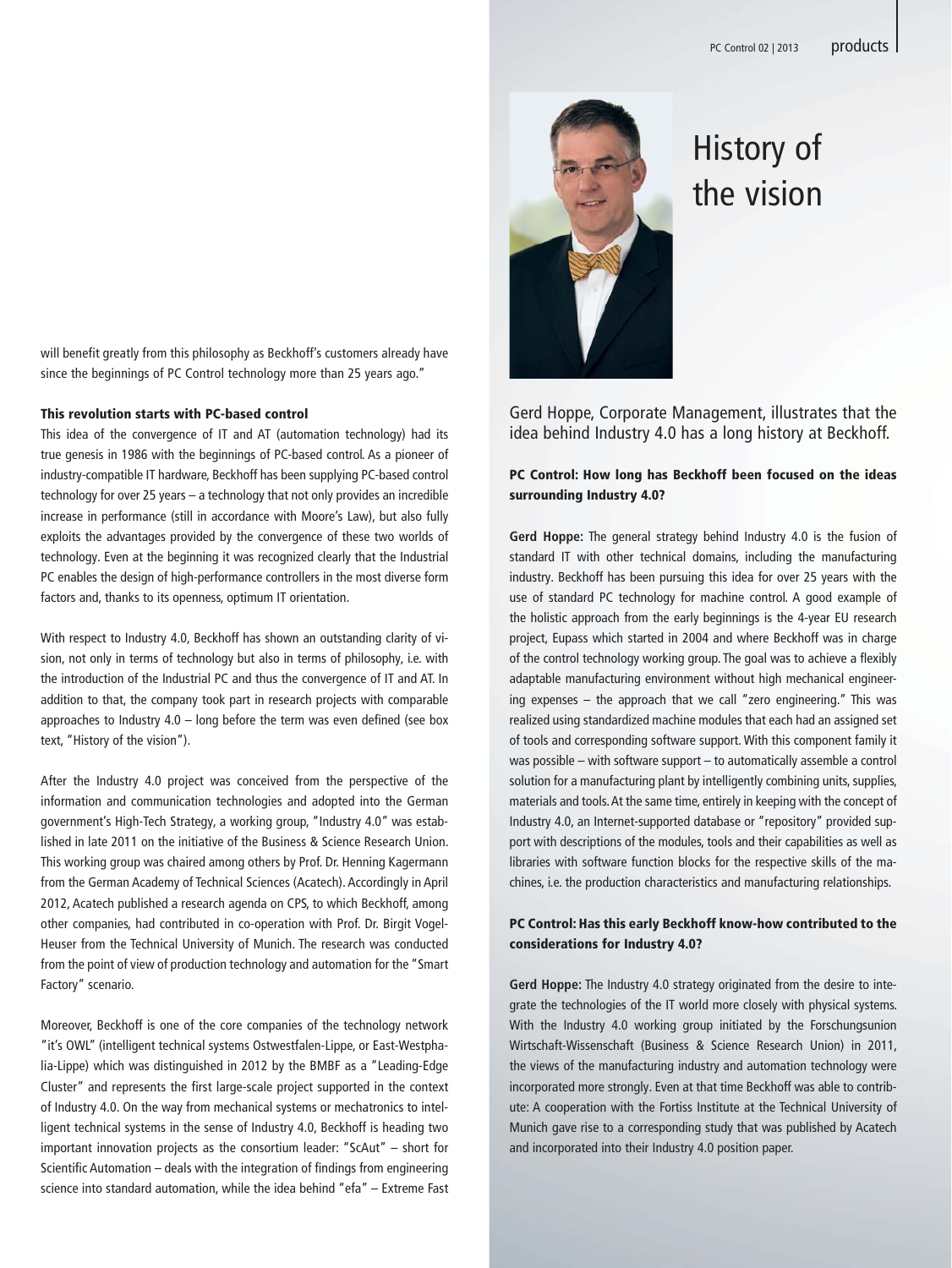

Automation – is to leverage the performance potential of multi-core processors for standard processing machines (see box text "Leading-Edge Cluster for intelligent systems").

#### PC plus Ethernet equals a globally-accepted platform

Today there is hardly a technical system that cannot be operated by PC or at least connected to a PC via software. If you consider the great variety of system environments and technologies that are used in industrial enterprises, the role of PC technology as an open platform and defacto industry standard for automation becomes quite obvious. Future Industry 4.0 concepts will strongly benefit from the variety of communication systems and architectures supported by the PC world. It is the openness which will enable the easy implementation of innovative concepts.

This applies in equal measure to Ethernet as an industrial communication standard. Owing to the extremely high – and still by no means exhausted – data transmission rates, Ethernet is now widely accepted throughout the manufacturing industry. A contribution to this has certainly been made by the advanced Ethernet-based industrial protocols, EtherCAT and Safety over EtherCAT which meet the toughest industry-specific demands for short cycle times, determinism and efficient safe data communication.

The development of data communication with ever more complex contents and increasing usability requirements is leading in the same direction: Modern communication is Ethernet-based and is able to meet all requirements created by vertical integration. PC-based control from Beckhoff is also optimally suited to this development because, with the company's Automation Device Specification (ADS), the EtherCAT Automation Protocol (EAP) and the OPC Unified Architecture (OPC UA) standard, it already offers excellent options today to cost-effectively implement a communication solution that extends all the way "from the sensor into the cloud":

- ADS is a message-based, routing-capable transport layer within the TwinCAT software system. It enables acyclic communication with other tools from any point in TwinCAT. In a networked system, all data can be accessed from any point.
- The real-time protocol EAP can transmit process data between EtherCAT masters at speeds in the μs range using the publisher-subscriber mechanism.
- OPC UA is a manufacturer-independent, Ethernet- and Web service-based communication standard which can be seamlessly integrated into MES and ERP systems.

#### Universal engineering for integrated production

With the PC as a globally accepted platform and the support of the ADS, EAP and OPC UA protocols mentioned above, the prerequisites for the universal vertical and horizontal integration demanded by Industry 4.0 already exist. This setup will be essential, at the latest when the cyber-physical systems of the future are actually able to organize production processes automatically, autonomously and via Internet – all with minimized engineering effort.

The required modularity and object-orientation for Industry 4.0 must be reflected in the associated software tools. TwinCAT 3 automation software enables an application to be executed by a single-core CPU just as easily as it can allocate individual application tasks to different cores of a multi-core processor in order to optimize the control of modular production machinery. Moreover, the integration of TwinCAT 3 into Microsoft Visual Studio® serves as the ideal basis for a universal engineering environment over the entire product life cycle, providing the automation specialist with access to the modern software engineering tools of the IT world. Furthermore, additional languages such as C/C++ and Matlab®/Simulink® can be used efficiently and be fully integrated with classic IEC 61131-3 programming languages which are now extended by objectorientation. So for each automation task, the programming language that is best suited to the application at hand can be used.